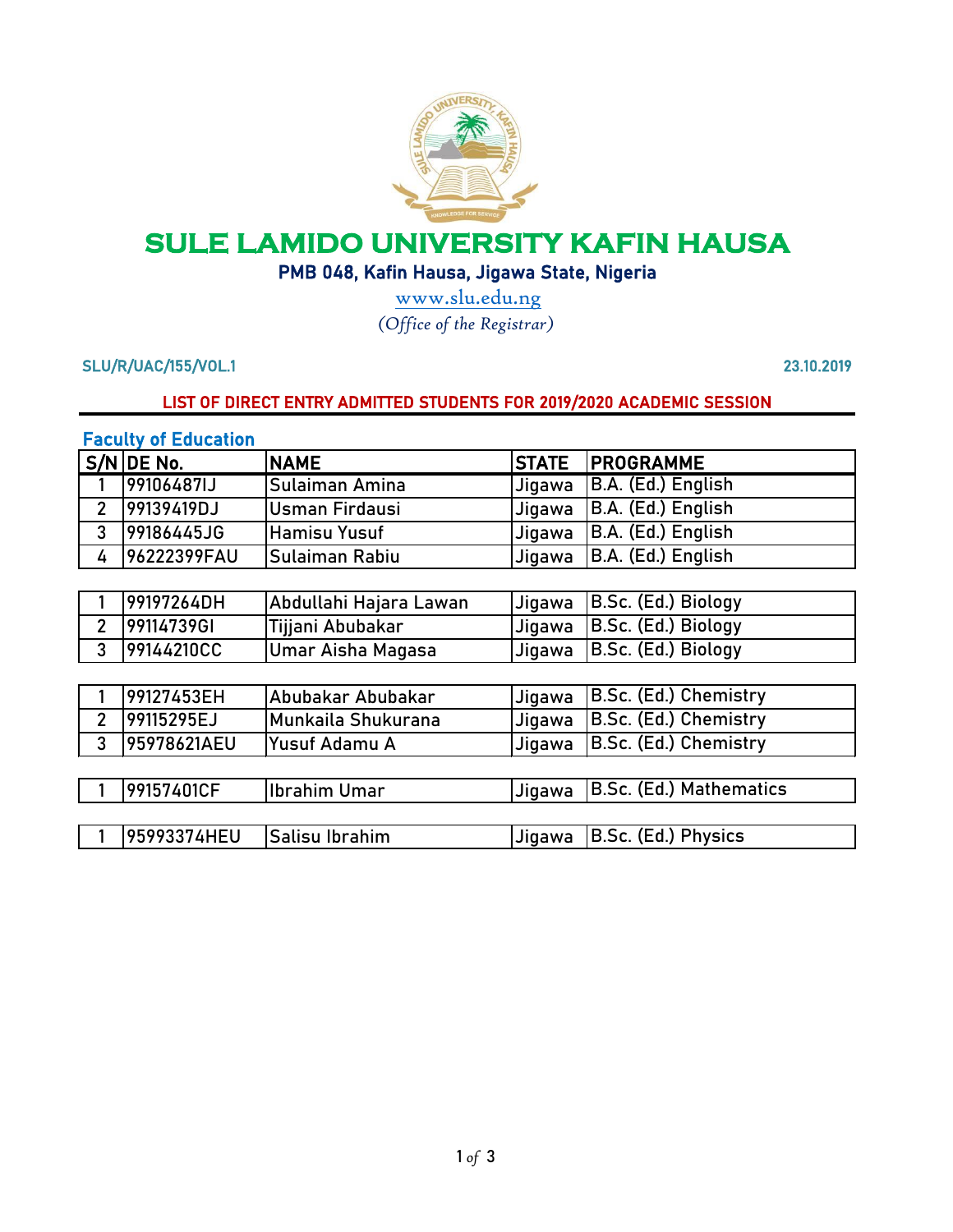# Faculty of Humanities

|                | $S/N$ DE No. | <b>NAME</b>                 | <b>STATE</b> | <b>PROGRAMME</b>            |
|----------------|--------------|-----------------------------|--------------|-----------------------------|
| 1              | 99131660DG   | Haruna Binta Usman          | Jigawa       | <b>B.A. Arabic</b>          |
| $\overline{2}$ | 99125336JD   | Haruna Fatima Usman         | Jigawa       | <b>B.A. Arabic</b>          |
| $\overline{3}$ | 99129279AB   | Haruna Khadija Ibrahim      | Jigawa       | <b>B.A. Arabic</b>          |
| 4              | 99201927BG   | Munzali Salmanu             | Jigawa       | <b>B.A. Arabic</b>          |
| 5              | 95991453BHU  | Labbo Khadija Ahmad         | Jigawa       | <b>B.A. Arabic</b>          |
| 6              | 95992084GEU  | Shuaibu Fatima K            | Jigawa       | <b>B.A. Arabic</b>          |
| 7              | 99186447JA   | Salisu Farida Usman         | Jigawa       | <b>B.A. Arabic</b>          |
| 8              | 99124112HJ   | Abdulkadir Jamila           | Jigawa       | <b>B.A. Arabic</b>          |
| 9              | 95990161BDU  | Ya'U Zulaihat               | Jigawa       | <b>B.A. Arabic</b>          |
| 10             | 99129211BB   | Yaya Mustafa Muhammad       | Jigawa       | <b>B.A. Arabic</b>          |
| 11             | 99151009JC   | Abubakar Ma'ldat            | Jigawa       | <b>B.A. Arabic</b>          |
|                |              |                             |              |                             |
| 1              | 99106441DD   | Zainab Zak Adam             | Jigawa       | <b>B.A. English</b>         |
| $\overline{2}$ | 99170665AD   | Aminu Abdulrahman           | Jigawa       | <b>B.A. English</b>         |
| 3              | 99197453FC   | <b>Muhammad Shamsiyya</b>   | Jigawa       | <b>B.A. English</b>         |
|                |              |                             |              |                             |
| 1              | 99130521FI   | <b>Usman Halima</b>         | Jigawa       | <b>B.A. Hausa</b>           |
| $\overline{2}$ | 99154323EE   | Ali Gali                    | Jigawa       | <b>B.A. Hausa</b>           |
| 3              | 99102952CE   | Magaji Shehu Ibrahim        | Jigawa       | <b>B.A. Hausa</b>           |
| 4              | 99106406EB   | Sani Abdullahi              | Jigawa       | <b>B.A. Hausa</b>           |
|                |              |                             |              |                             |
| $\overline{1}$ | 95983506JDU  | Murtala Muhammad            | Jigawa       | <b>B.A. History</b>         |
|                |              |                             |              |                             |
| 1              | 99121969AJ   | Abdulaziz Bala              | Jigawa       | <b>B.A. Islamic Studies</b> |
| $\overline{2}$ | 96151024JGU  | Isah Alhassan               | Jigawa       | <b>B.A. Islamic Studies</b> |
| $\overline{3}$ | 99168043BC   | <b>Muhammad Abbas Barwa</b> | Jigawa       | <b>B.A. Islamic Studies</b> |
| 4              | 99163781JB   | <b>Muhammad Salisu</b>      | Jigawa       | <b>B.A. Islamic Studies</b> |
| 5              | 95981265CGU  | Yusuf Abdulkadir            | Jigawa       | <b>B.A. Islamic Studies</b> |
| 6              | 99191725GH   | Yahaya Sabo Fatima          | Jigawa       | <b>B.A. Islamic Studies</b> |
| $\overline{7}$ | 99123670EH   | Yusuf Rabi'u                | Jigawa       | <b>B.A. Islamic Studies</b> |